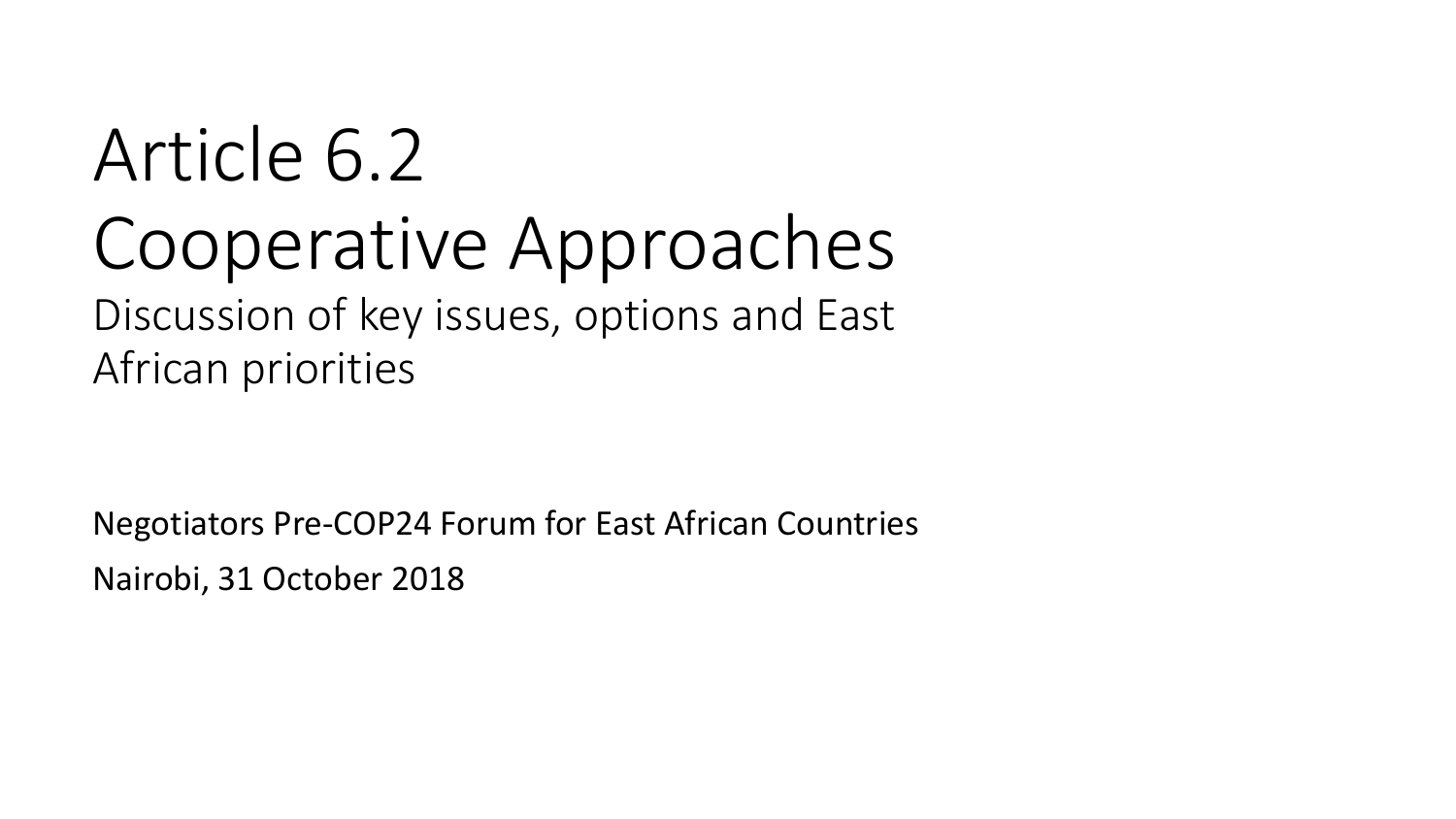#### Format of the session

- **1. Short introduction of key issues**
- **2. Elements in the textual proposals**
- **3. Q&A and discussion** of preferred options, "liveable options", red flags, etc.
- **4. Capturing results** of the discussion in template format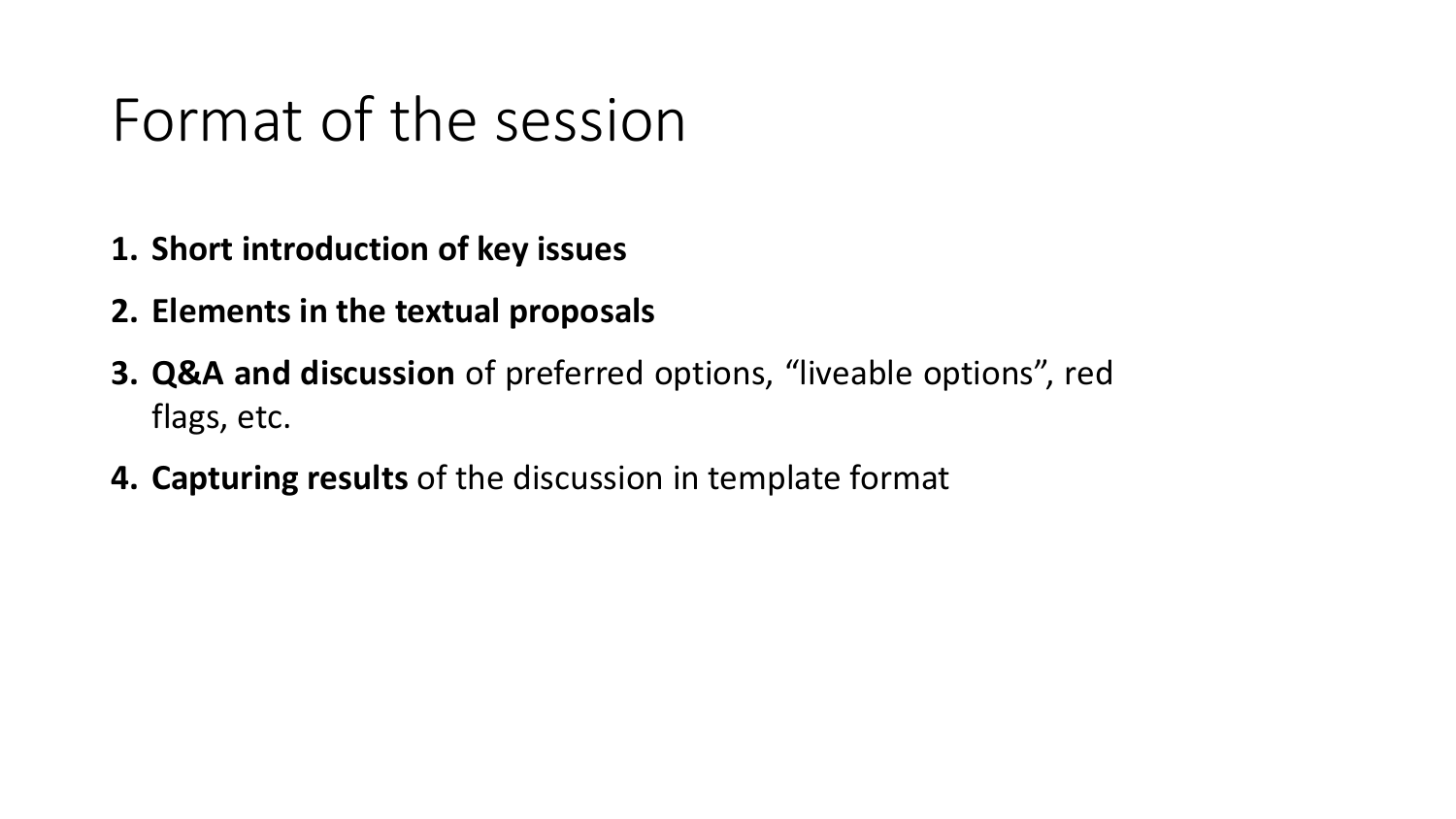Aspects relating to cooperative approaches and the relationship to the NDC

- Should all **cooperative approaches be from gases/sectors/time periods/emission reductions and removals that are "covered" by the NDC?**
- Could cooperative approaches be from gases/sectors/time periods/emission reductions and removals that are NOT "covered" by the NDC?
- This is referred to as the "**inside/outside**" debate
- It matters because Parties are required to avoid double counting, including through a corresponding adjustment for emissions and removals **covered by the NDC**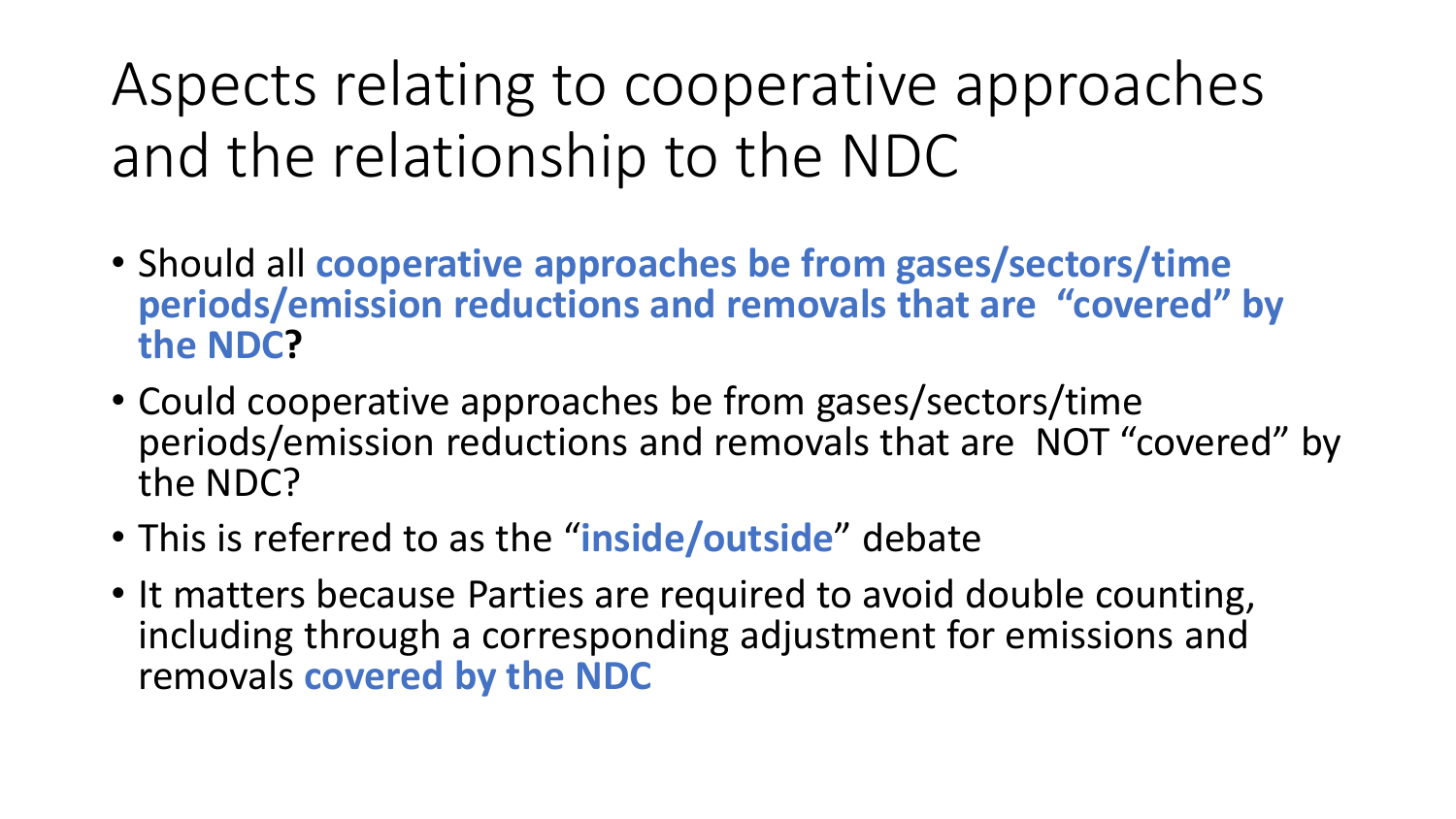# Inside/outside

| Preferred option        |  |
|-------------------------|--|
| Liveable option         |  |
| <b>Red flags</b>        |  |
| <b>Further comments</b> |  |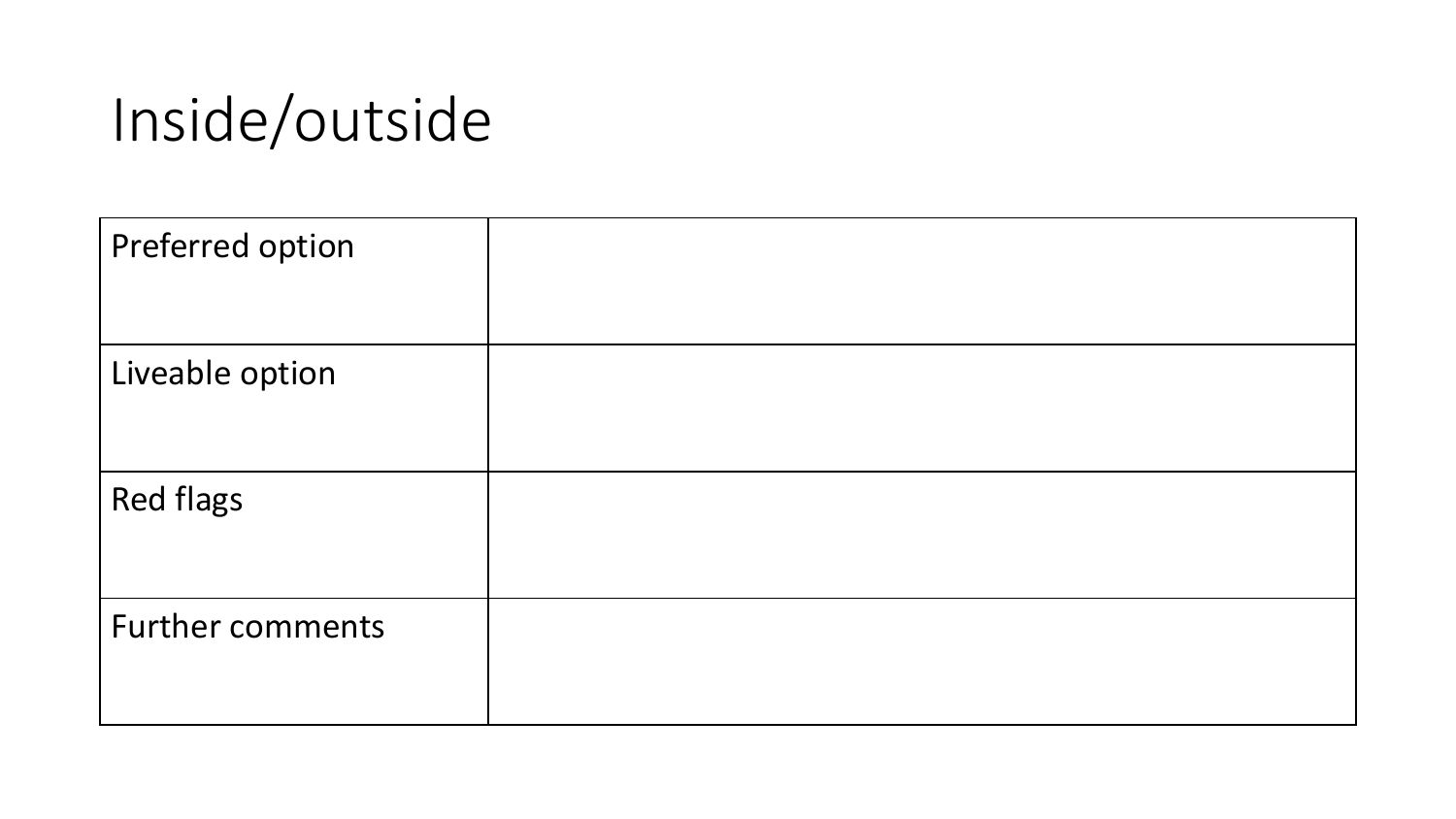## Aspects relating to ITMOs

- Article 6 does not define ITMO
- From the Kyoto Protocol, Parties have experience in
	- **Tonnes of** CO2e
	- **Units** of measure of emission reductions, emissions removals, emissions avoided
	- Using IPCC guidance for inventory reporting etc.
- Many Parties have proposed other forms of ITMOs
	- **"net" flows of transfers**
	- **Mitigation co- benefits of adaptation**
- Can an "**open list**" of ITMOs be agreed? What more would we need to know for "newer" ideas?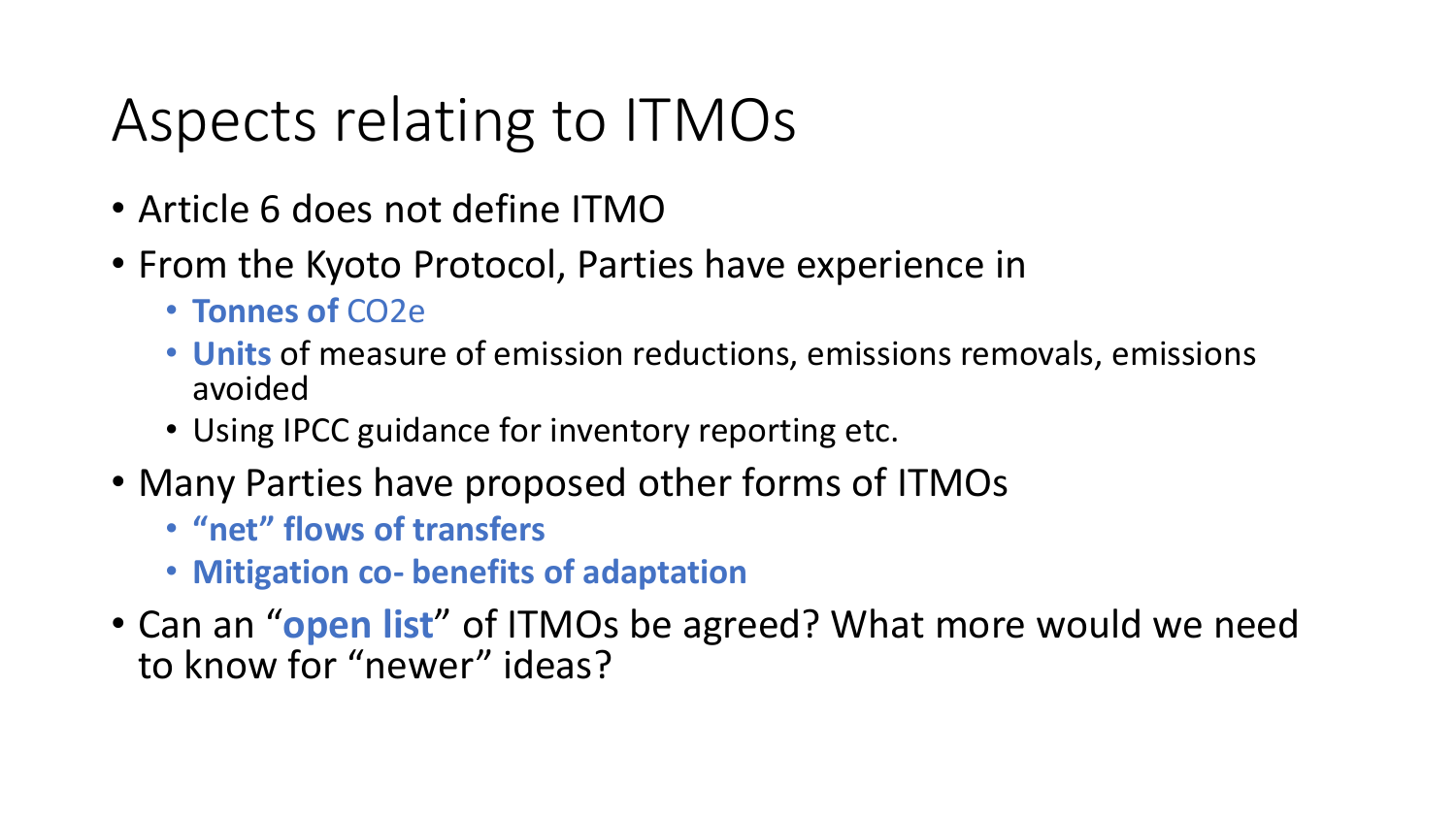# What may be an ITMO

| Preferred option        |  |
|-------------------------|--|
| Liveable option         |  |
| <b>Red flags</b>        |  |
| <b>Further comments</b> |  |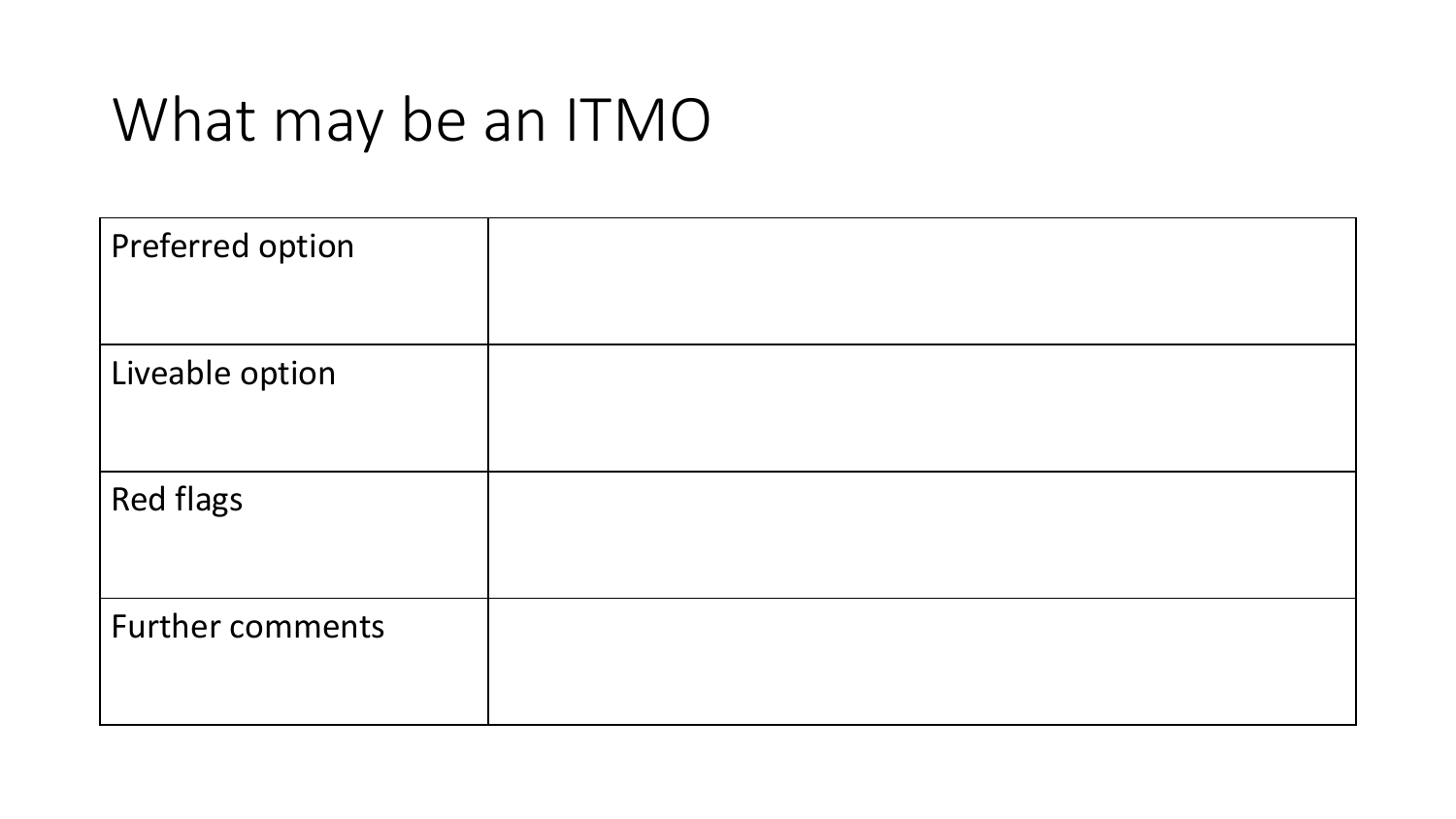## Aspects relating to governance

- Article 6, paragraph 2 refers to governance in the context of the requirements for Parties but does not refer to a body akin to the supervisory body for the mechanism.
- The textual proposals contain **options that are ranged along a spectrum** (and may be combinable):
	- Ex post Article 13 transparency review only
	- Ex post Article 6 specific review in addition to Article 13 review
	- Ex Ante Article 6 specific review and ex post Article 13 review
	- Ex Ante Article 6 specific review and Ex post Article 6 specific review and Article 13 review
	- Ex Ante specific review by an Article 6/6.2 body (plus ex post Article 13 review)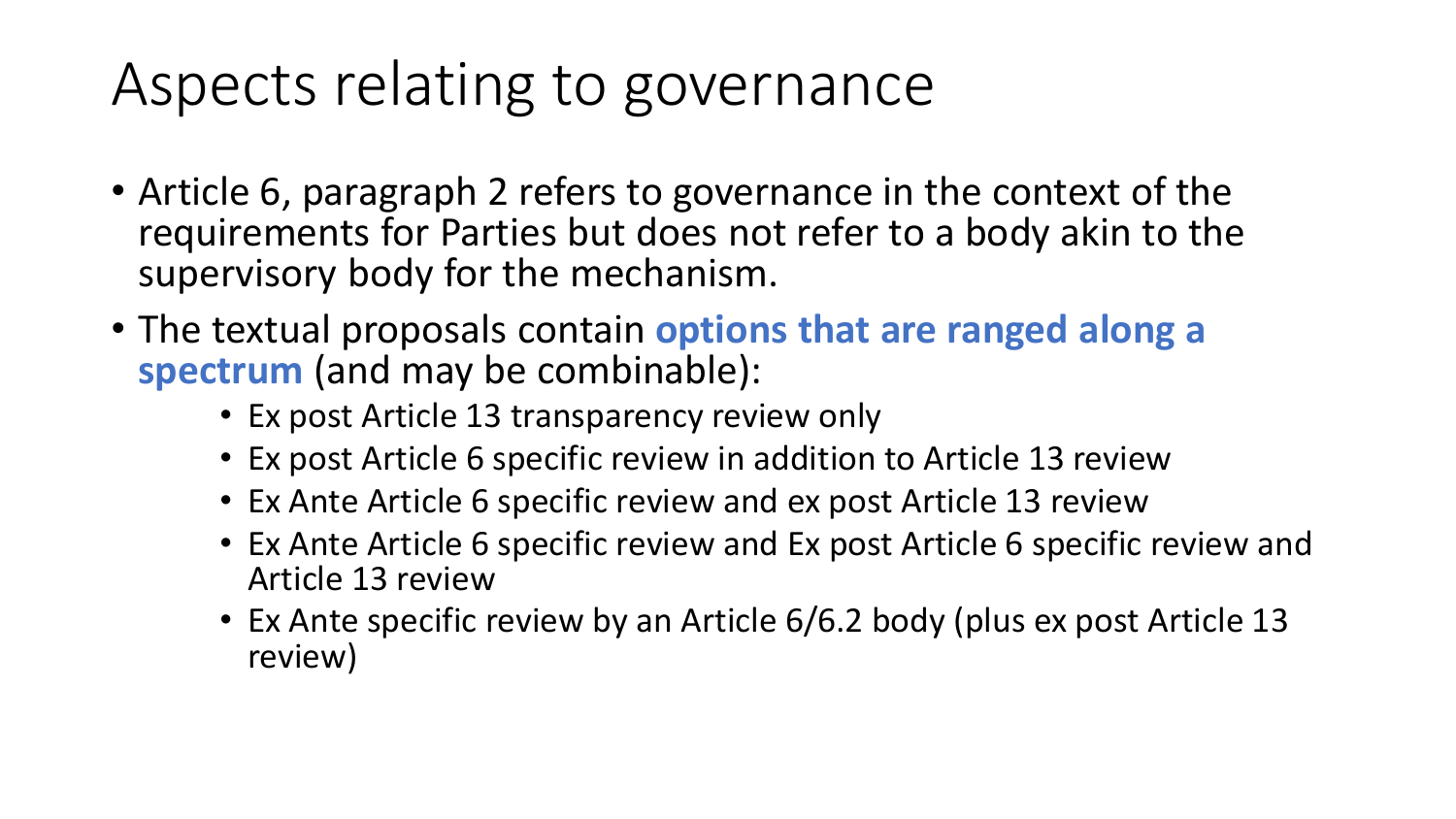

| Preferred option        |  |
|-------------------------|--|
| Liveable option         |  |
| <b>Red flag</b>         |  |
| <b>Further comments</b> |  |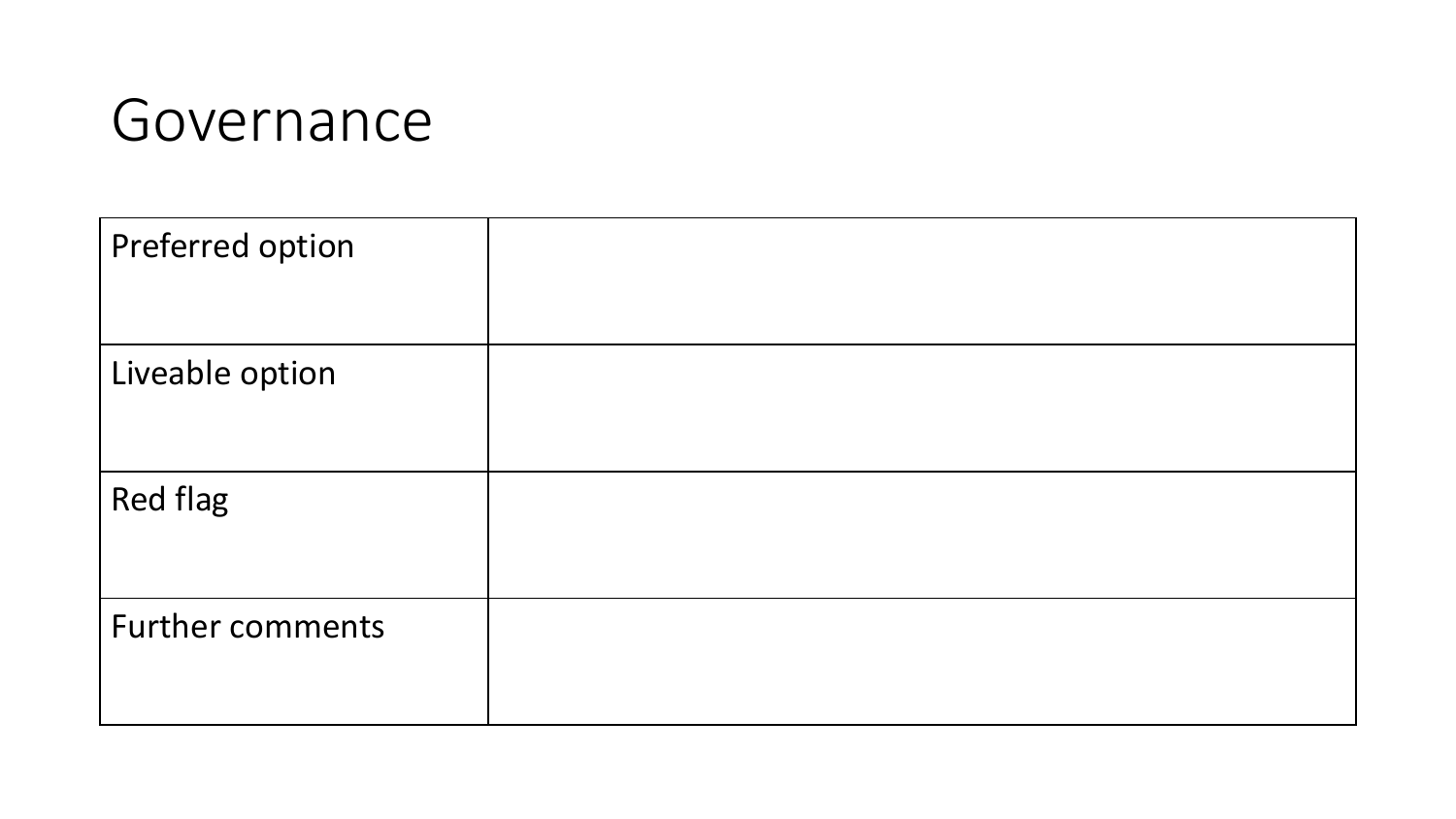### Participation – requirements and responsibilities

- The textual proposals contain a **long list of potential participation requirements and participation responsibilities**
- What are the **essential requirements** a Party must meet to participate?
- When must they meet those requirements before starting cooperative approaches or before using ITMOs towards their NDC?
- What are the **ongoing responsibilities** that a Party must fulfill?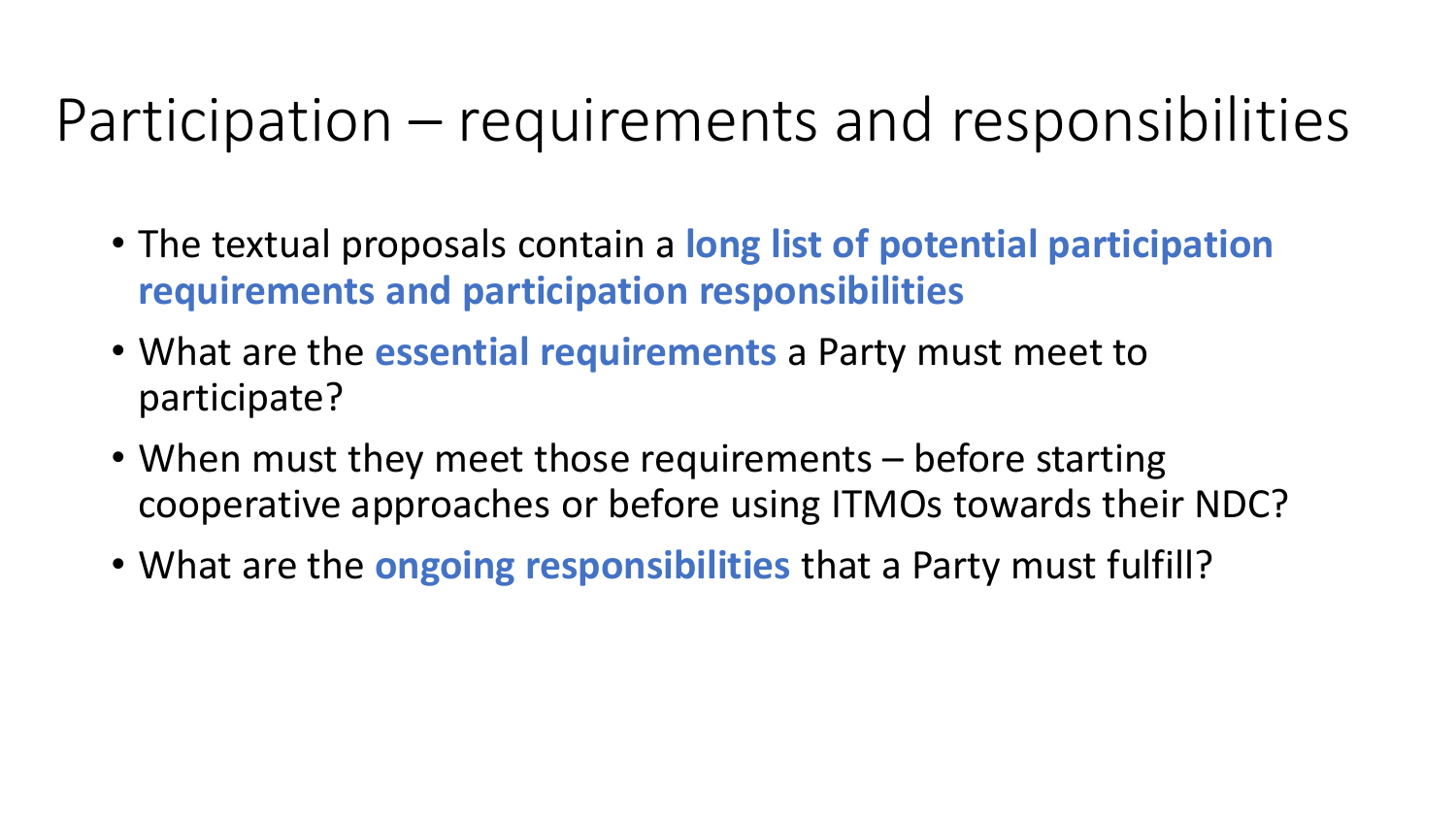#### Participation requirements

| Preferred option        |  |
|-------------------------|--|
| Liveable option         |  |
| <b>Red flags</b>        |  |
| <b>Further comments</b> |  |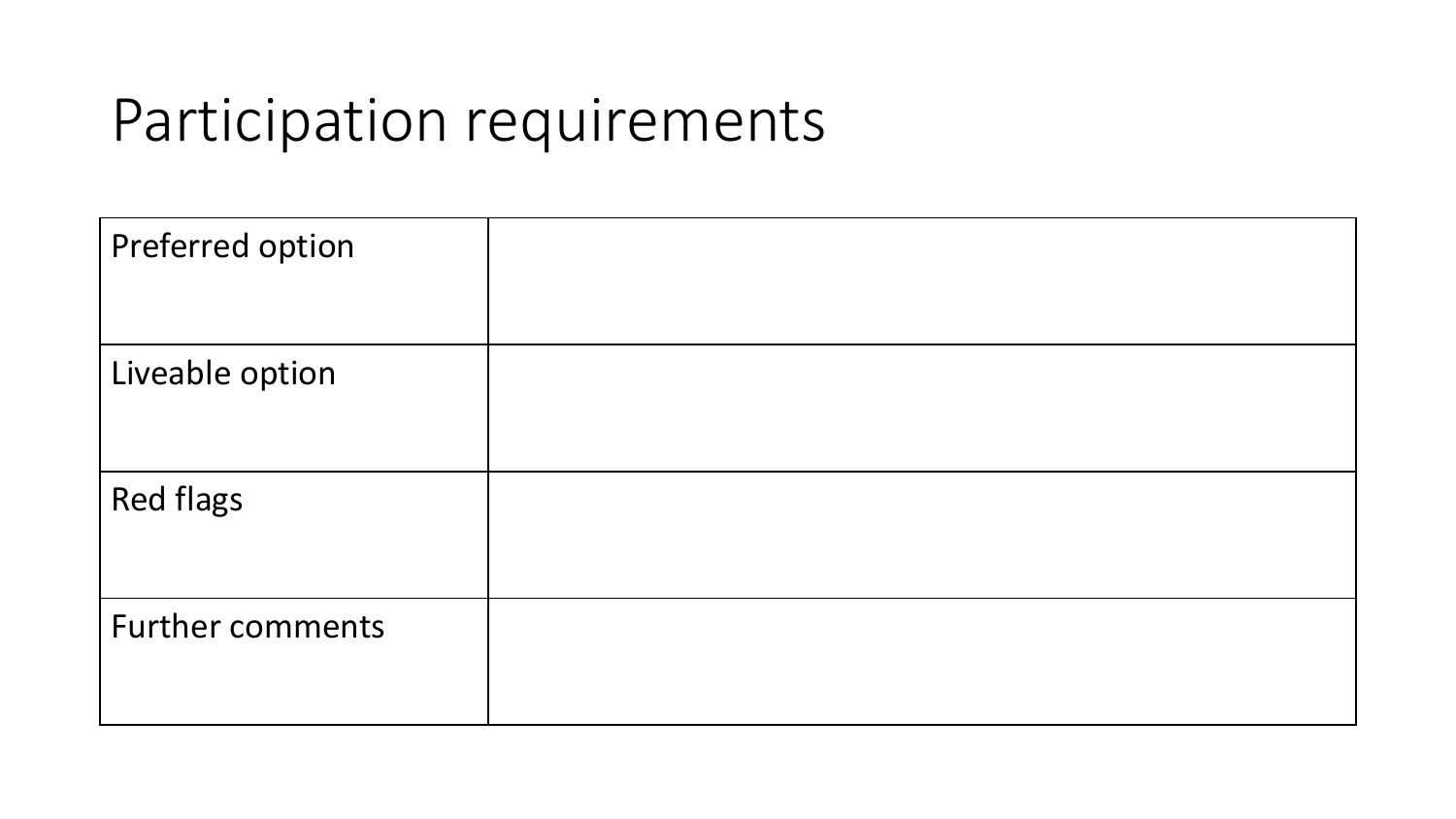Share of proceeds and overall mitigation of global emissions in Article 6, paragraph 2

- On the one hand: There is no reference to these in the Paris Agreement in relation to cooperative approaches, only in relation to the mechanism.
- On the other: Cooperative approaches could be required to meet these requirements to avoid disadvantaging the 6.4 mechanism and to deliver adaptation benefits and global mitigation benefit from cooperative approaches.
- Each view is strongly held by more than one negotiating group.
- What are the compromise options than can be developed?